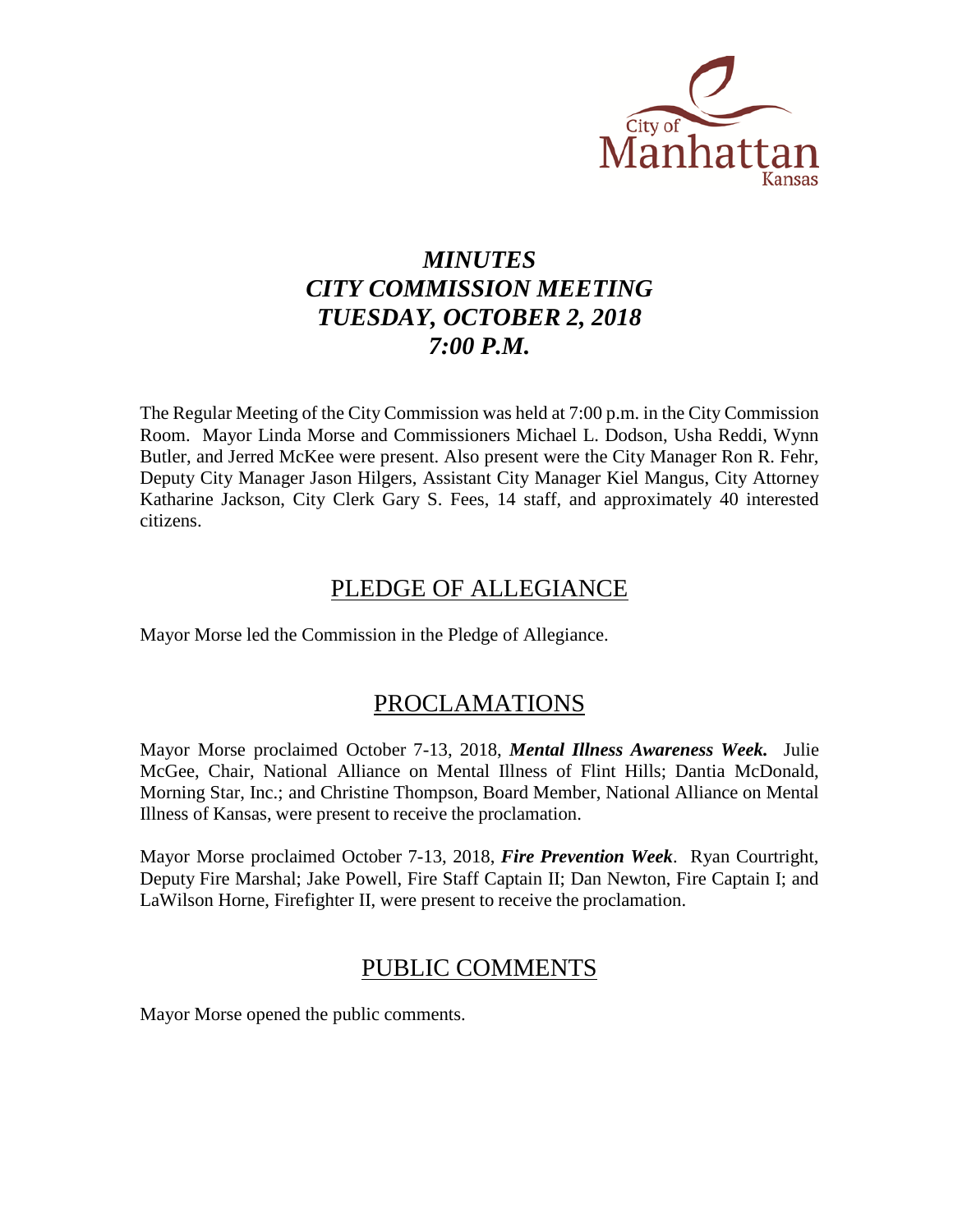# PUBLIC COMMENTS *(CONTINUED)*

Francis Irelan, 430 Westview Drive, informed the Commission that she was pleased with the safety improvements completed for students attending Lee Elementary School at the corner of Anderson Avenue and Westview Drive. She thanked City Engineer Brian Johnson and Engineer I Mark Lee for working and developing a good plan with the neighborhood. She also thanked the neighbors for allowing sidewalks to be installed.

Randy Carter, 1704 Fairview Avenue, #3, representing Healthy Community Laboratories, thanked the Commission for allowing time to express his concerns. He stated that his first apartment had holes in the roof and insulation issues that led to colder temperatures inside and resulted in high heating expenses. He asked the Commission to address unsafe rental properties in the community.

Myranda Bower, 602 Fremont Street, Unit 1, representing Healthy Community Laboratories, informed the Commission that she has moved every year due to issues with housing safety and affordability. She provided information on her monthly rent and utility bills. She stated that according to the U.S. Department of Housing and Urban Development (HUD), 54 percent of renters in Manhattan are cost burdened and are paying at least 30 percent of their monthly income on rent. She asked the Commission how safe and affordable housing in Manhattan can be ensured.

Brandon Irwin, 4440 Tuttle Creek Boulevard, representing Safe and Affordable Housing Action MHK (SAHA), provided background information on SAHA and those groups involved in the process regarding affordable housing. He highlighted prior survey findings and outlined the three phases of the Community Solutions to Affordable Housing project that included gather stories of housing and held a public forum, research in study circles and prioritize solutions, and consult stakeholders and pursue decision-making opportunities.

Donna Schenck-Hamlin, 1922 Leavenworth Street, representing Center for Engagement and Community Development, Institute for Civic Discourse and Democracy, Kansas State University, discussed the Kansas Health Foundation grant and project. She highlighted the phases of the Community Solutions to Affordable Housing and the community members involved in the process. She stated that three solutions determined for an affordable housing agenda include rental code enforcement via mandatory inspections to mitigate costly health risks and maintain and increase property values, development of a housing trust fund to increase affordable housing and home ownership, and neighborhood revitalization to incentivize rehabilitation and improvement to existing properties.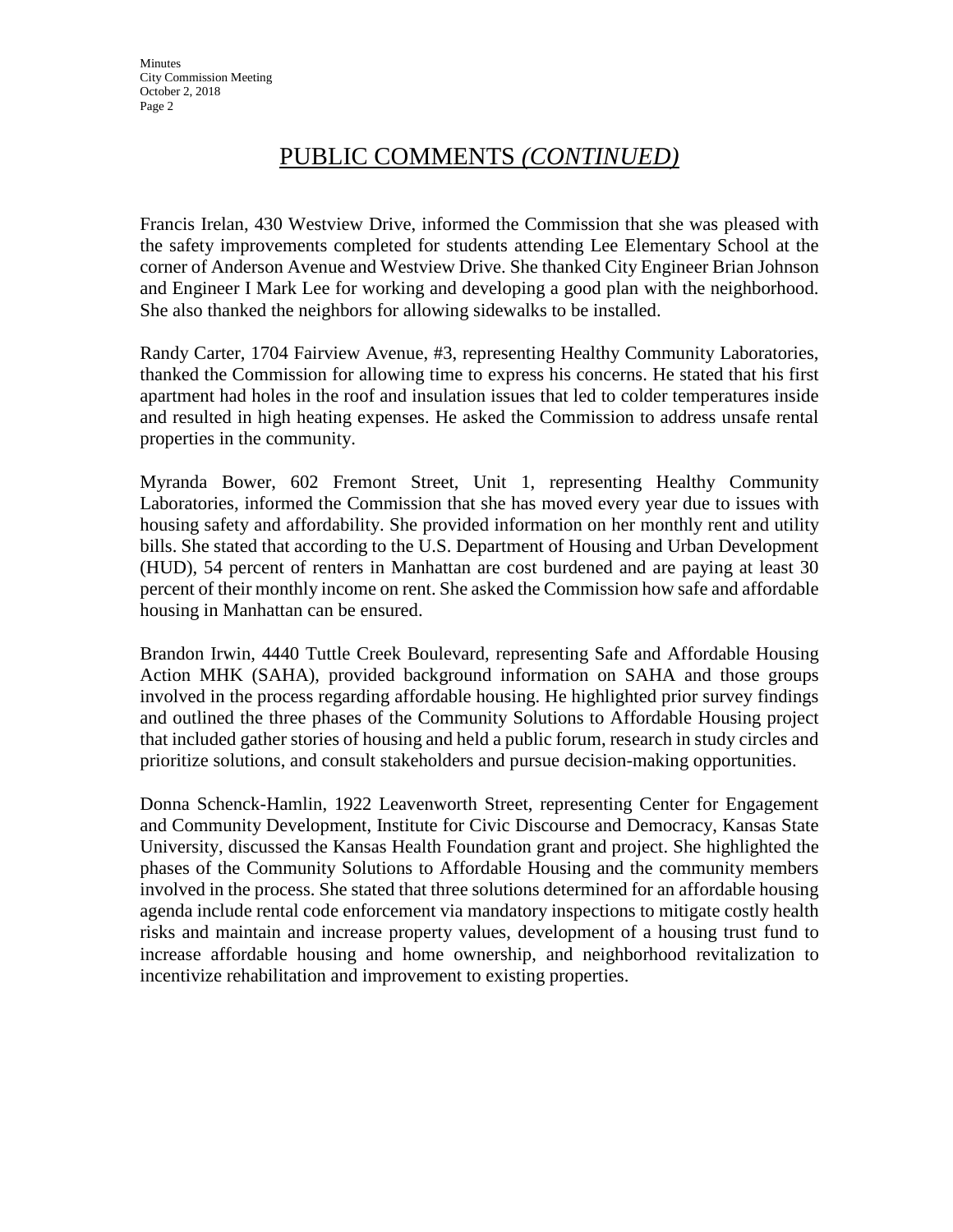# PUBLIC COMMENTS *(CONTINUED)*

Calvin Horne, 1403 Legore Lane, representing Study Circles, expressed concerns with substandard housing with mold and lack of weatherproofing. He said that if an apartment is not weather proofed, a renter may pay more at the end of the month than a person living in a more expensive but more energy efficient apartment. He stated that housing affordability and safety are intrinsically linked to housing in the community and stated that this has successfully been done in many communities throughout the country.

Phil Anderson, 1719 Fairchild Avenue, representing Study Circles, asked that a future work session by the City Commission be held to resolve some very serious housing issues. He highlighted the Comprehensive Plan and discussed the importance of neighborhood stabilization. He addressed code enforcement, the current number of Code inspectors and the number of rental units in Manhattan. He stated that he has walked neighborhoods along Kearney Street, Vattier Street, Thurston Street, Bluemont Avenue, Moro Street and Humboldt Street and documented the housing stock, and concluded that a significant number of rental units are in poor condition. He voiced support for a mandatory rental inspection and said that how to define it is the issue.

Jill Jacoby, 2217 Seaton Avenue, representing Manhattan Area Housing Partnership, stated that she has been involved in affordable housing for many years. She stated that she has been part of the Community Solutions for Affordable Housing and highlighted the opportunity to develop a housing trust fund and stated the benefits to assist renters, homeowners and the community. She asked the City Commission to consider a housing trust fund for the community and to involve stakeholders to bring the impact of a good solution to Manhattan for increasing affordable housing.

Sara Fisher, 811 Osage Street, representing Study Circles and long-term neighborhood activist, talked about the idea for a Neighborhood Revitalization Program. She discussed the idea to target neighborhoods in need of stabilization and offer tax incentives, tax credits or tax abatements. She stated this would be a great City/County project and homeowners could invest in their homes and receive property tax relief. She provided a personal experience in her neighborhood with a home transitioning from renter occupied to owner occupied and encouraged the Commission to consider the project.

Mayor Morse thanked those that spoke. She said a tentative date to further discuss the item would be at the October 30, 2018, City Commission Work Session that would also include an Aggieville Steering Committee update.

Dr. James Alexander McVey, 321 Brookmont Drive, representing the Little Apple Disc Golf Club, expressed his dissatisfaction with the results of the Parks and Recreation Advisory Board recommendation on October 1, 2018. He requested the item move forward as originally presented with the disc golf expansion in Warner Park. He presented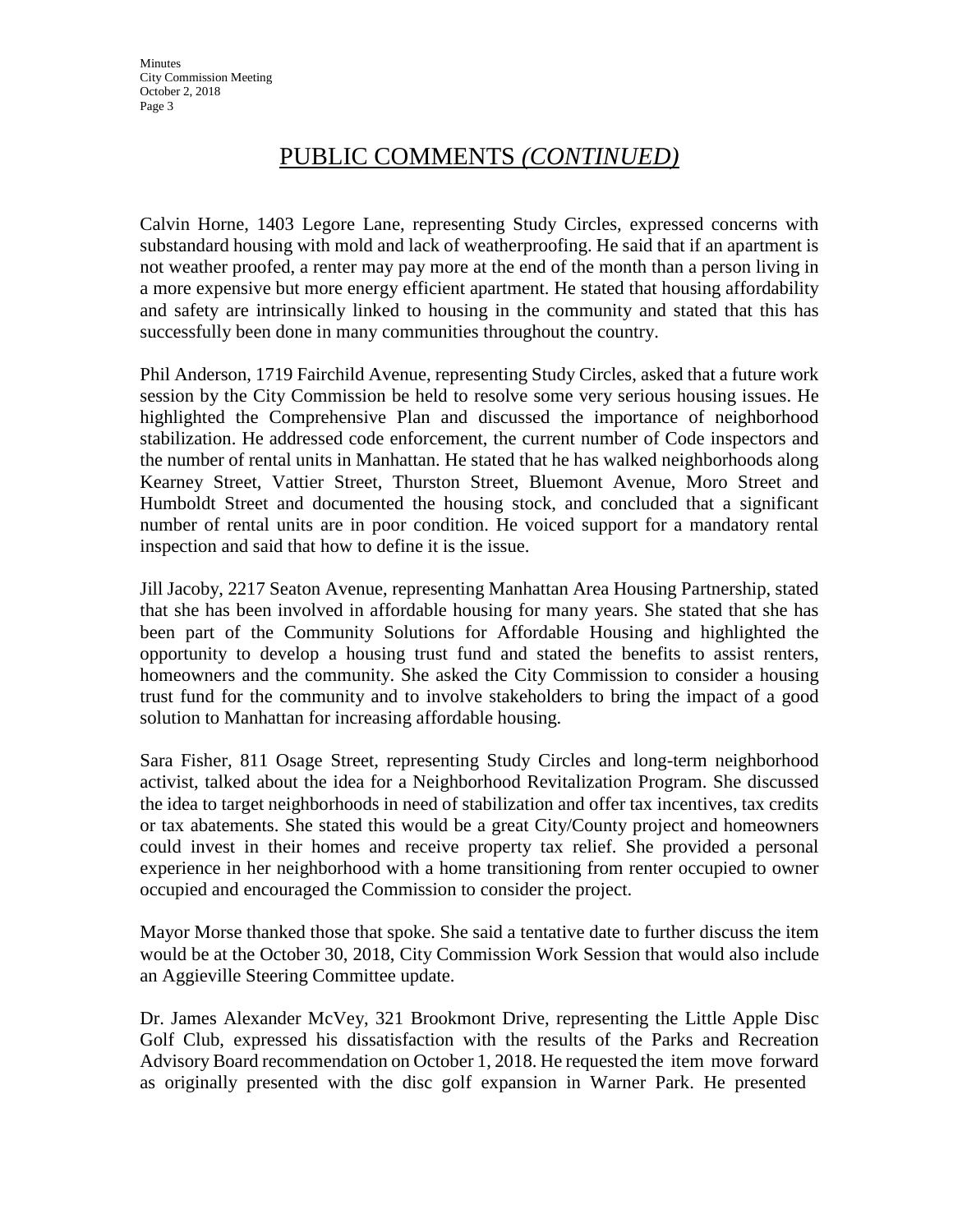# PUBLIC COMMENTS *(CONTINUED)*

information on disc golf and the growth experienced throughout Kansas, especially the growth and economic impact experienced in Emporia. He highlighted information on Labette County, Kansas, and their tourism plans to create a disc golf destination. He asked the Commission to go against the recommendation of the Manhattan Parks and Recreation Advisory Board and to move forward with the original plan and create a professionally designed 18-hole disc golf course in the city limits of Manhattan.

Delbert Miller, 718 Fairman Drive, informed the Commission that he has a problem with Fairman Drive and has been working with City Engineer Brian Johnson, but wanted to make sure the issues and flap gates are being addressed regarding storm sewers near his home. He asked that this issue be considered for flood control and requested that the item be taken care of now.

Hearing no other comments, Mayor Morse closed the public comments.

### COMMISSIONER COMMENTS

Commissioner McKee said that he was pleased to have been a part of and to see the results of the Community Health Foundation recommendation in terms of housing. He stated that he was looking forward to the October City Commission Work Session to discuss these ideas more thoroughly.

Commissioner Butler highlighted the City of Manhattan's rental registration program, which includes a system for inspecting rental properties. He stated that the program requires renters to call the Code Office and request to inspect the problem, such as for mold or health issues. He said the City Manager's Report on Code inspections does not have a backlog of inspections and seems to be out of whack with some of the discussions that there are a lot of substandard properties. He reiterated that any renter can call the Code Office and request an inspection.

Commissioner Reddi stated that she looked forward to the Work Session on October 30 and said that there may be many reasons why people are not calling the Code Office. She said that Ogden Elementary would be celebrating their  $100<sup>th</sup>$  anniversary on October 6, 2018, at the Ogden Community Center and encouraged everyone to attend from 11:00 a.m. - 12:30 p.m. She highlighted the proclamation recognizing National Alliance on Mental Illness (NAMI) for Mental Health Awareness Week and said there is a kick-off event on October 7, 2018, from 3:00 p.m. - 6:00 p.m. at City Park at one of shelters and encouraged everyone in the community to come to the picnic and help support mental health.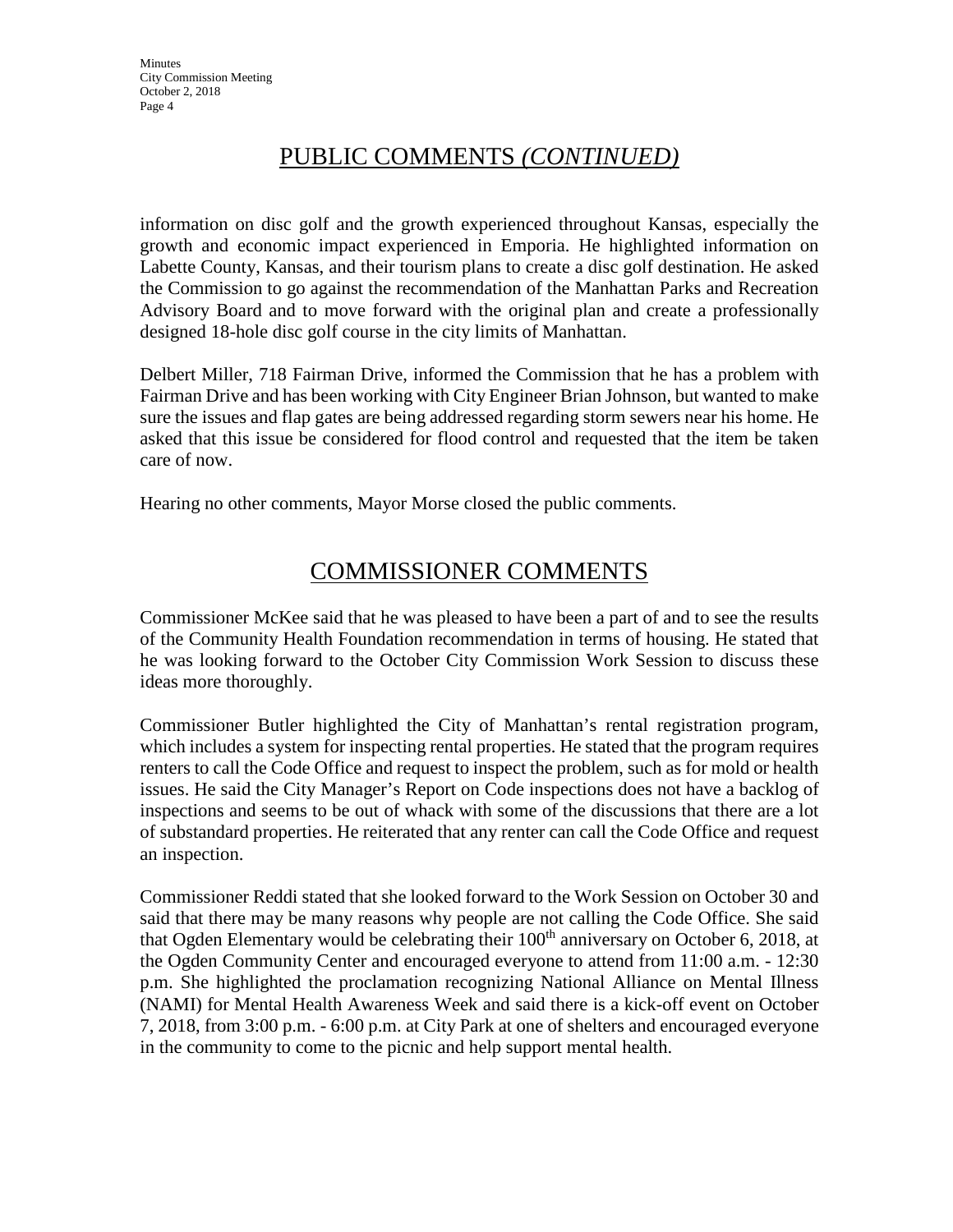# COMMISSIONER COMMENTS *(CONTINUED)*

Mayor Morse asked City Manager Ron Fehr to provide updates on the City's efforts and the community to help those impacted by the recent flood.

Ron Fehr, City Manager, informed the community that they are continuing to work with the Kansas Department of Emergency Management and the Federal Emergency Management Agency (FEMA) to seek reimbursements for protective measures and debris removal. He stated that approximately 50 plus individuals are still displaced from the flood with most residing in the Garden Way area and ongoing work is being done in the apartment facilities. He also addressed commercial properties that are in the clean-up phase and those buildings that are being monitored. He thanked the Manhattan Community Foundation for their continuing efforts in raising funds and reported the Fund established is at \$15,000.00 and the Foundation announced they will match up to \$50,000.00. He encouraged those interested in making a donation to help flood victims to contact the Manhattan Greater Community Foundation. He stated the Foundation has established a committee to take applications for those impacted and the City Manager's Office has contacted individuals that were impacted by the flood and encouraged them to apply for grant assistance funds. He stated the City is working with the Natural Resources Conservation Service on mitigation measures to some of the string bank and other infrastructure repairs. Finally, he highlighted an agreement on the Consent Agenda with Wood Environment & Infrastructure Solutions for the Wildcat Creek Watershed Flood Control Location Study.

Mayor Morse stated that it is important to highlight actions being taken as a result of the recent major flood event.

# CONSENT AGENDA

(\* denotes those items discussed)

#### **MINUTES**

The Commission approved the minutes of the Regular City Commission Meeting held Tuesday, September 18, 2018, and the Special City Commission Meeting held on Tuesday, September 25, 2018.

#### **CLAIMS REGISTER NO. 2892**

The Commission approved Claims Register No. 2892 authorizing and approving the payment of claims from September 12, 2018 - September 25, 2018, in the amount of \$2,591,498.54.

#### **LICENSE**

The Commission approved a Fireworks Display License for October 12, 2018, for the KSU Foundation, 1800 Kimball Avenue, Suite 200.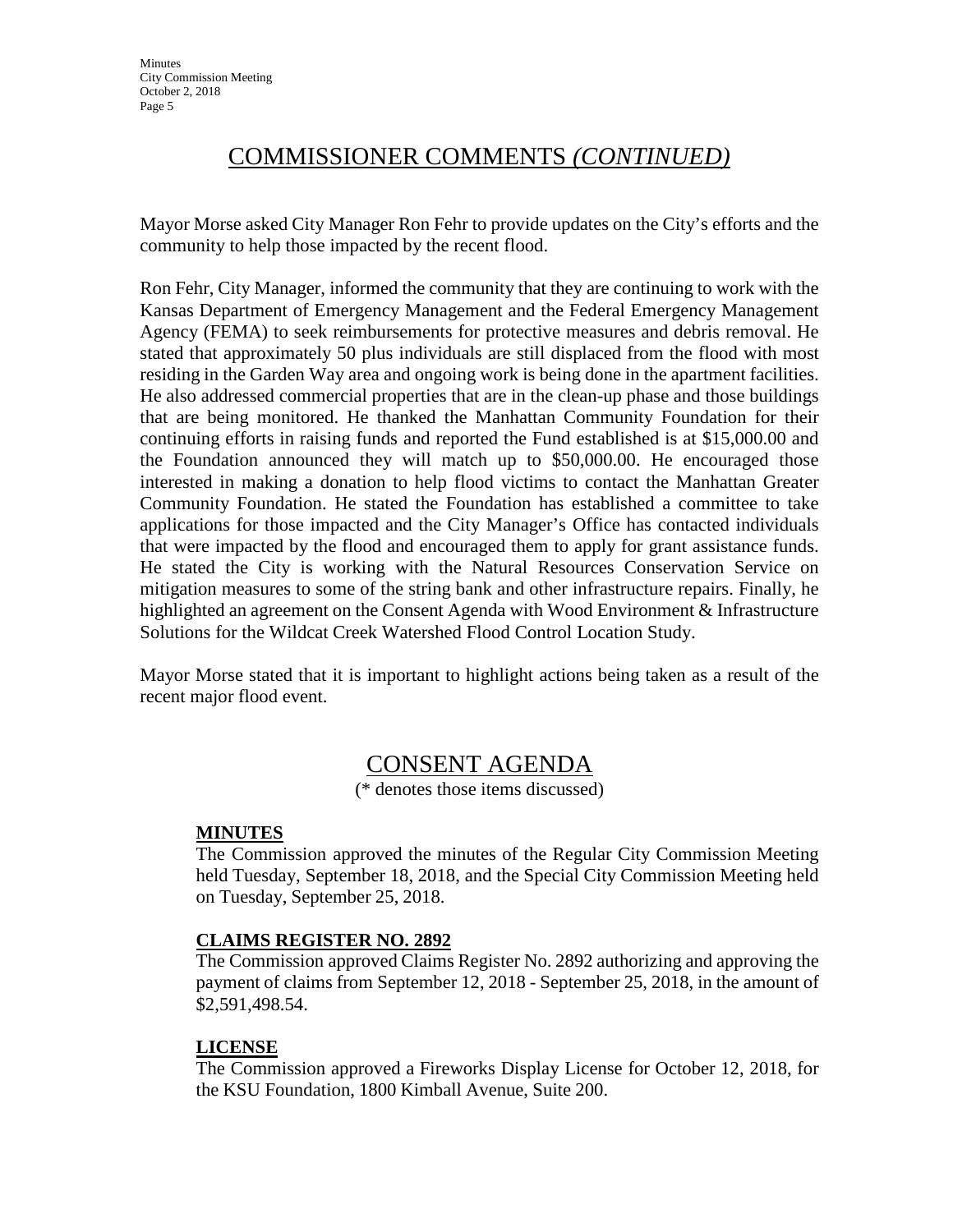**Minutes** City Commission Meeting October 2, 2018 Page 6

# CONSENT AGENDA *(CONTINUED)*

#### **\* ORDINANCE NO. 7379 – AMEND – SPECIAL EVENTS WITH ALCOHOL**

The Commission approved Ordinance No. 7379 amending Article IV of Chapter 31 of the Code of Ordinances to remove the fenced off "beer garden" requirement for Special Events With Alcohol in Blue Earth Plaza, and other modifications pertaining to requirements and regulations for applicants seeking a Special Event With Alcohol Permit, as well as amending Article I of Chapter 4 of the Code of Ordinances related to the possession and consumption of alcohol on the City-owned property located south and southeast of the Flint Hills Discovery Center.

### **\* FIRST READING – SPECIAL EVENT WITH ALCOHOL – YOUNG TRUSTEES CHILI COOK-OFF**

Ron Fehr, City Manager, responded to questions from the Commission regarding requirements from the City with the Young Trustees.

The Commission approved first reading of an ordinance authorizing a special event with alcohol permit for the application submitted by the Young Trustees for the Manhattan Chili Cook-Off to occur in Blue Earth Plaza and the adjacent sidewalks and streets along South d Street and Blue Earth Place as defined in the submitted site plan, following all requirements of Ordinance No. 7379 relating to their special event with alcohol to be held on November 3, 2018 from 8:00 a.m. - 6:00 p.m.

#### **RESOLUTION NO. 100218-A – PETITION – THE AMES WATER IMPROVEMENTS (WA1805)**

The Commission found the petition sufficient and approved Resolution No. 100218-A, in the amount of \$95,000.00, finding the project advisable and authorizing construction for The Ames Water Improvements (WA1805).

#### **RESOLUTION NO. 100218-B – PETITION – THE AMES STREET IMPROVEMENTS (ST1805)**

The Commission found the petition sufficient and approved Resolution No. 100218-B, in the amount of \$660,000.00, finding the project advisable and authorizing construction for The Ames Street Improvements (ST1805).

#### **RESOLUTION NO. 100218-C – PETITION – THE AMES SANITARY SEWER IMPROVEMENTS (SS1804)**

The Commission found the petition sufficient and approved Resolution No. 100218-C, in the amount of \$95,000.00, finding the project advisable and authorizing construction for The Ames Sanitary Sewer Improvements (SS1804).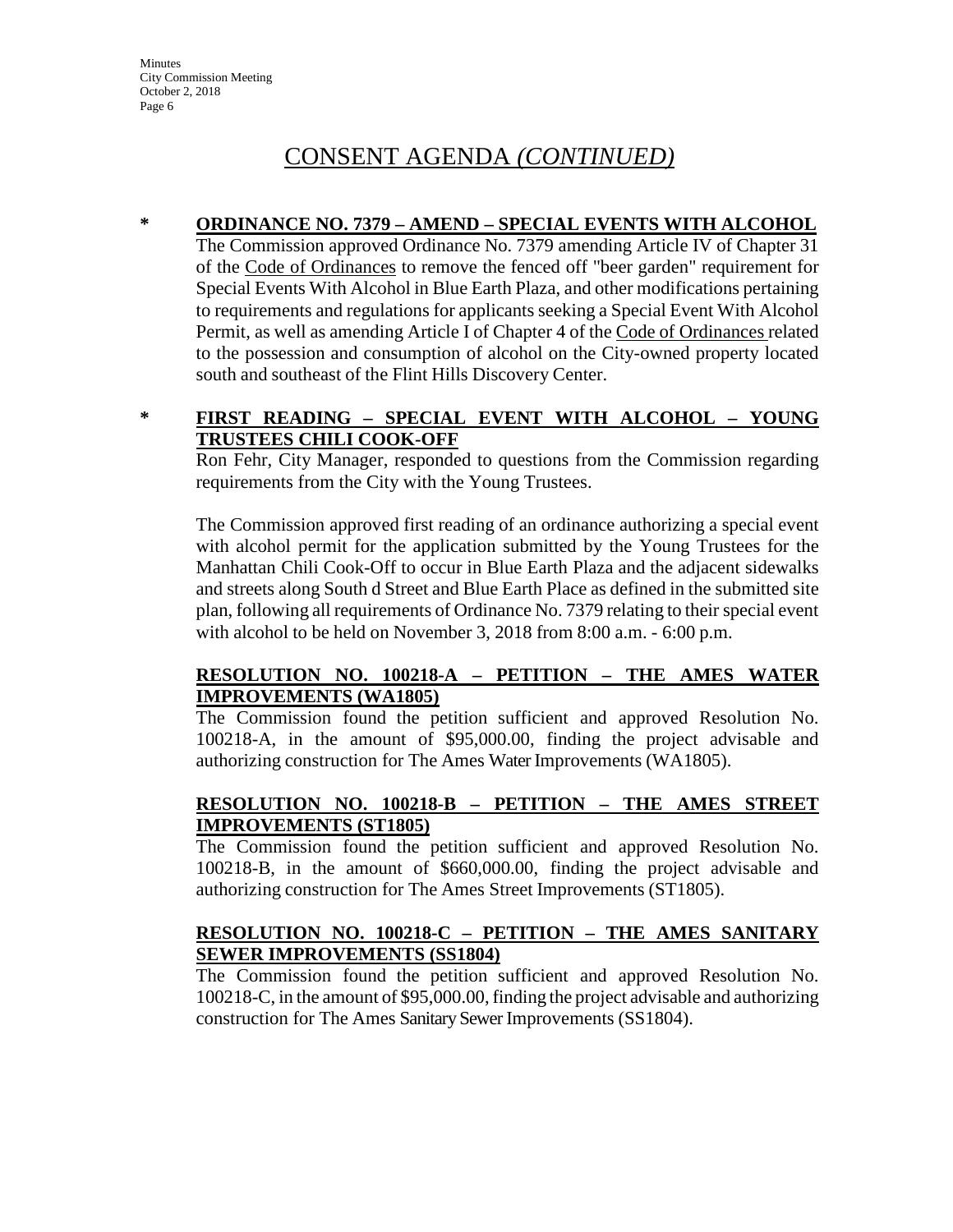# CONSENT AGENDA *(CONTINUED)*

### **AGREEMENT – ENGINEERING SERVICES – THE AMES WATER (WA1805), STREET (ST1805), AND SANITARY SEWER (SS1804) IMPROVEMENTS**

The Commission authorized the Mayor and City Clerk to execute an agreement in an amount not to exceed \$49,453.00 with SMH Consultants, of Manhattan, Kansas, to perform professional services for The Ames Water (WA1805), Street (ST1805), and Sanitary Sewer (SS1804) improvements.

### **AGREEMENT – ENGINEERING SERVICES – WILDCAT CREEK WATERSHED FLOOD CONTROL LOCATION STUDY (SM1815)**

The Commission authorized the Mayor and City Clerk to execute an Agreement for Professional Engineering Services, in an amount not to exceed \$38,000.00, with Wood Environment & Infrastructure Solutions, Inc., of Topeka, Kansas, for the Wildcat Creek Watershed Flood Control Location Study (SM1815), with the City's share to be paid from the Stormwater Fund.

### **AGREEMENT – REIMBURSEMENT BY RILEY COUNTY - WILDCAT CREEK WATERSHED FLOOD CONTROL LOCATION STUDY (SM1815)**

The Commission authorized City Administration to finalize and the Mayor and City Clerk to execute an appropriate agreement or action with Riley County for reimbursement of its share of the Wildcat Creek Watershed Flood Control Location Study (SM1815).

### **AWARD CONTRACT – COLLEGE AVENUE AND DICKENS AVENUE PEDESTRIAN IMPROVEMENTS (SW1804, CIP #EN092P)**

The Commission accepted the Engineer's Opinion of Probable Cost in the amount of \$104,078.80, and awarded and authorized the Mayor and City Clerk to execute a construction contract in the amount of \$100,498.80 with Torgeson Electric, of Topeka, Kansas, for the College Avenue and Dickens Avenue Pedestrian Improvements (SW1804, CIP #EN092P).

### **AWARD CONTRACT – 2018 SIDEWALK GAP IMPROVEMENTS (SW1806)**

The Commission accepted the Engineer's Opinion of Probable Cost in the amount of \$119,899.00, and awarded and authorized the Mayor and City Clerk to execute a construction contract in the amount of \$69,952.00 with T&M Concrete Construction, Inc., of Junction City, Kansas, for the 2018 Sidewalk Gap Improvements Project (SW1806).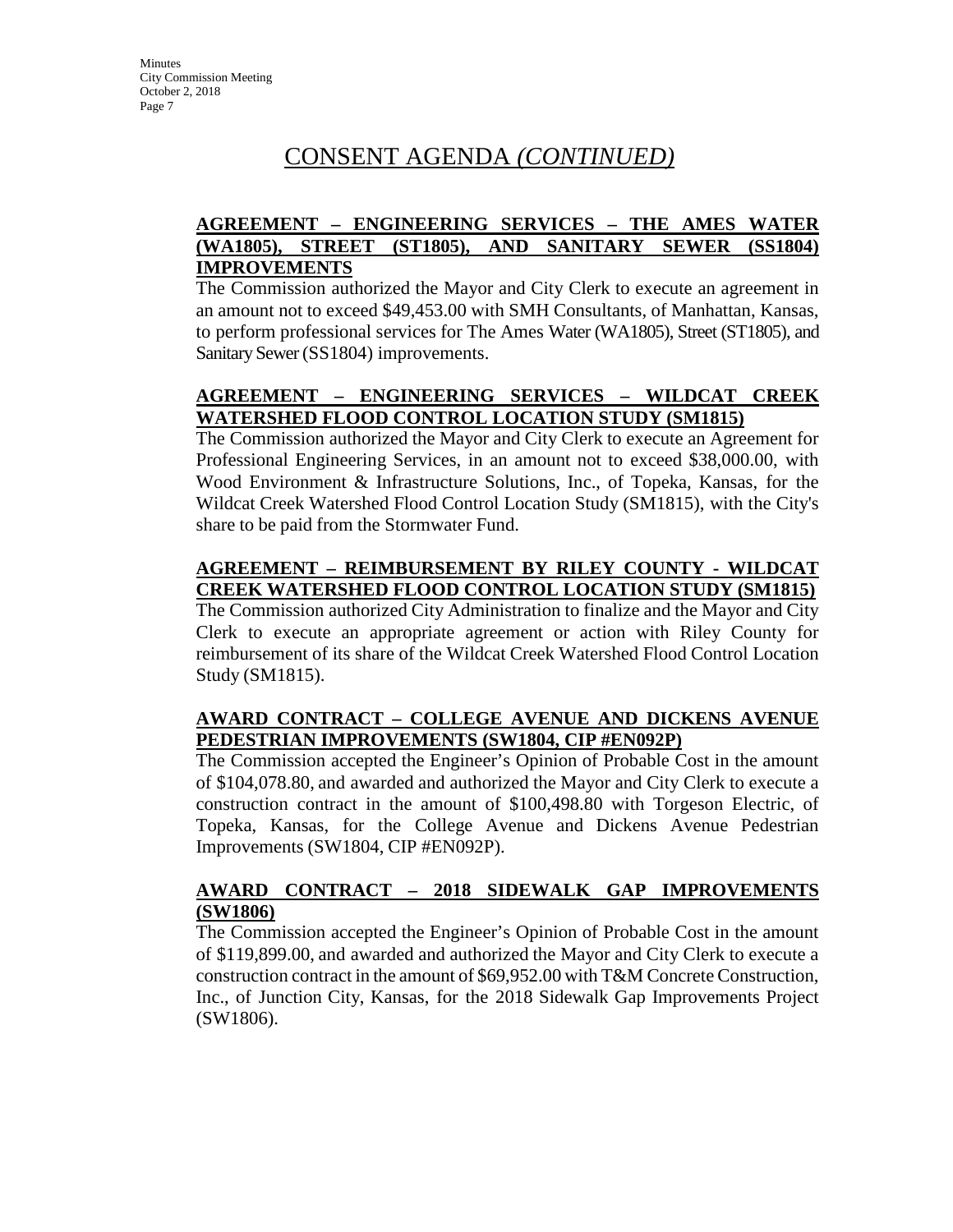# CONSENT AGENDA *(CONTINUED)*

### **OUTSIDE CITY WATER AGREEMENT – 1610 HILL VALLEY DRIVE**

The Commission authorized the Mayor and City Clerk to execute an outside city limits water service connection agreement with Casey Maransani, President of Italian Estates, Inc., a Kansas Corporation, for the property located at 1610 Hill Valley Drive, Riley County, Kansas.

#### **PURCHASE – EUREKA VALLEY SANITARY SEWER LIFT STATION REPLACEMENT ODOR CONTROL SYSTEM (SS1807, CIP #WW169E)**

The Commission authorized the purchase and installation of the Eureka Valley Sanitary Sewer Lift Station Replacement Odor Control System (SS1807, CIP #WW169E), in the amount of \$26,500.00, from Heartland Oxygen Systems, LLC, of Shawnee, Kansas, to be paid from the Wastewater Fund.

#### **EXHIBITION LOAN AGREEMENT – FHDC – DINOSAUR DISCOVERIES: ANCIENT FOSSILS, NEW IDEAS**

The Commission authorized the Mayor and CityClerk to execute an Exhibition Loan Agreement in the amount of \$30,000.00 with the American Museum of Natural History for the exhibit of the *Dinosaur Discoveries: Ancient Fossils, New Ideas* at the Flint Hills Discovery Center for the period of September 25, 2021 - January 2, 2022.

#### **BOARD APPOINTMENTS – BICYCLE AND PEDESTRIAN ADVISORY COMMITTEE**

The Commission approved the following appointments by Mayor Morse to the Bicycle and Pedestrian Advisory Committee.

Re-appointment of Brian Hardeman, 1822 Laramie Street, to a three-year Business term. Mr. Hardeman's term will begin November 1, 2018, and will expire October 31, 2021.

Re-appointment of David Colburn, 1906 Bluestem Trail, to a three-year At-Large term. Mr. Colburn's term will begin November 1, 2018, and will expire October 31, 2021.

Re-appointment of Paul Benne, 4420 Leone Terrace, to a three-year At-Large term. Mr. Benne's term will begin November 1, 2018, and will expire October 31, 2021.

Appointment of Ed Kalas, 2030 Tecumseh Road, to fill the unexpired Riley County Health Department term of Julie Hettinger. Mr. Kalas' term begins immediately and will expire October 31, 2019.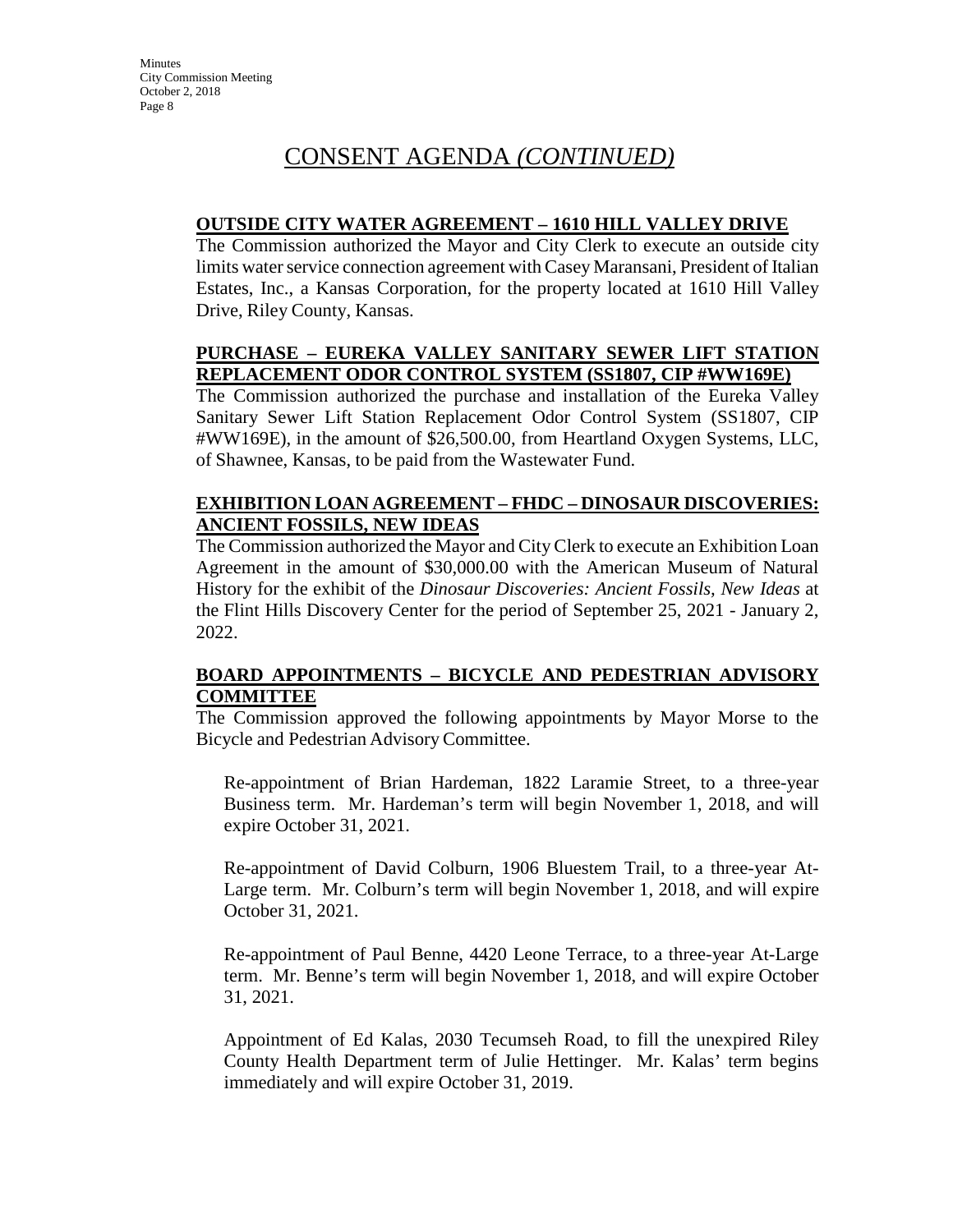### CONSENT AGENDA *(CONTINUED)*

Mayor Morse opened the public comments.

Hearing no comments, Mayor Morse closed the public comments.

Commissioner Dodson moved to approve the consent agenda. Commissioner McKee seconded the motion. On a roll call vote, motion carried 5-0.

### GENERAL AGENDA

### **CONVENTION AND VISITORS BUREAU THIRD QUARTER AND CONFERENCE CENTER EXPANSION PRESENTATION**

Lyle Butler, President and Chief Executive Officer (CEO), Manhattan Area Chamber of Commerce, introduced the item and the speakers.

Neil Farmer, Co-Chair (Business), Manhattan Convention and Visitors Bureau (CVB) Steering Committee, presented the mission statement for the CVB, highlighted information year-to-date through August 2018 from the Smith Travel Research, presented monthly occupancy numbers, and discussed third quarter results and conferences.

Ben Sigle, Co-Chair (Attractions), Manhattan Convention and Visitors Bureau Steering Committee, highlighted the Familiarization Tour, discussed third quarter sports activities, presented the number of social media followers and impressions, and noted the Marketing Manhattan Visitors Guide.

Brad Everett, Manhattan Convention and Visitors Bureau (CVB) Steering Committee, and General Manager, Hilton Garden Inn, discussed the transient guest tax and importance to invest in future revenue generating projects. He stated the CVB Steering Committee supports the proposed expansion of the Manhattan Conference Center and projects that provide a return on investment. He highlighted the quality of competition of Manhattan's current quality and target quality, discussed current and prospective meeting planner needs as well as areas that would increase appeal, and what is needed to increase appeal of Manhattan for meetings according to Randall Travel Marketing. He also presented a research summary provided by JLL and results on the performance of the Manhattan Conference Center and the proposed expansion of the Conference Center. He highlighted the benefits to the community and the proposed funding for the expansion improvements of the Conference Center. He stated the CVB Steering Committee supports increasing the Transient Guest Tax (TGT) by ½ percent to be dedicated to the funding of the Conference Center expansion.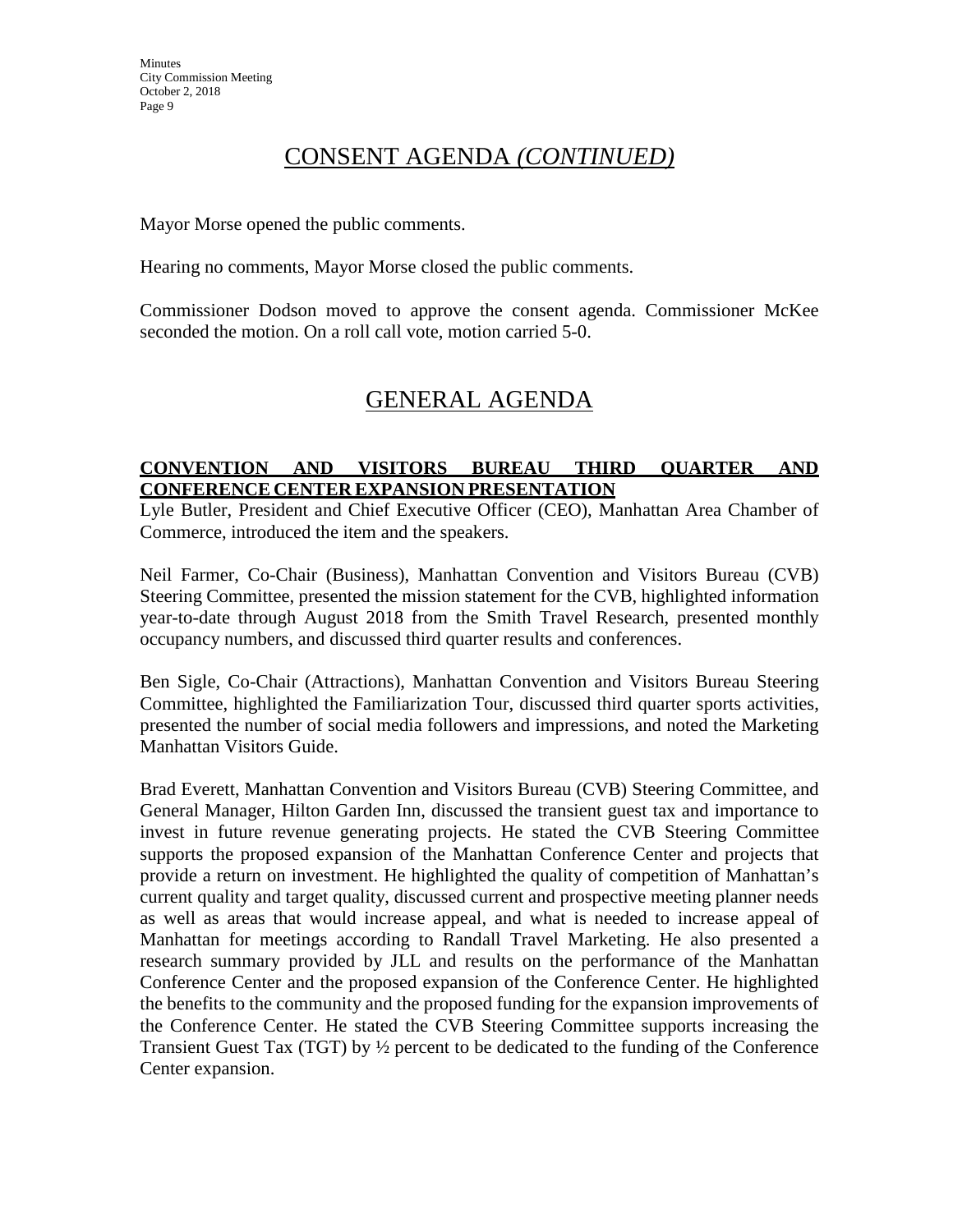### GENERAL AGENDA *(CONTINUED)*

#### **CONVENTION AND VISITORS BUREAU THIRD QUARTER AND CONFERENCE CENTER EXPANSION PRESENTATION** *(CONTINUED)*

After comments and questions from the Commission, Brad Everett, Manhattan Convention and Visitors Bureau (CVB) Steering Committee, and General Manager, Hilton Garden Inn, stated that Manhattan's entire database of meeting planners received a survey about the proposed plan, with more than 100 planners responding and viewed the project as positive. He stated the majority of planners surveyed would have Manhattan for their meeting rotation. He then responded to questions from the Commission regarding the economic impact of the proposed expansion, transportation efforts by the hotels for their guests, quality of competition, and consumer appeal and bookings for hotel rooms.

Jason Hilgers, Deputy City Manager, highlighted the proposed Conference Center expansion, discussed the projected annual debt service and revenues, and provided three possible financing scenarios from 2023 to 2029 using 3, 3.5 and 4 percent reflecting the annual payment, annual revenues and reserve amount. He informed the Commission that the City cannot issue a tax abatement on the expansion. He then responded to questions from the Commission regarding TGT, property taxes paid by HCW, and considerations to expand the Conference Center.

Neil Farmer, Co-Chair (Business), Manhattan Convention and Visitors Bureau (CVB) Steering Committee, responded to questions from the Commission regarding the September 2018 CVB Steering Committee meeting.

Rick Huffman, Owner and Chief Executive Officer, HCW, LLC, provided additional information on the proposed expansion and discussed necessary upgrades needed for the existing Conference Center. He highlighted the financial contribution by HCW, property taxes paid, and economic return on investment. He then answered questions from the Commission regarding conference competition, past performance, economic impact, and expanded conference space and layout.

Brad Everett, Manhattan Convention and Visitors Bureau (CVB) Steering Committee, and General Manager, Hilton Garden Inn, provided additional information on the use of TGT funds and return on investment for the community. He then responded to questions from the Commission on the need for additional breakout space for meeting planners.

After additional discussion and comments from the Commission, there was general support for the proposed plan and to increase the Transient Guest Tax as presented. However, the Commission requested additional information on the item and further clarification to ensure that the proposed Conference Center expansion would not impact taxpayers.

Mayor Morse opened the public comments.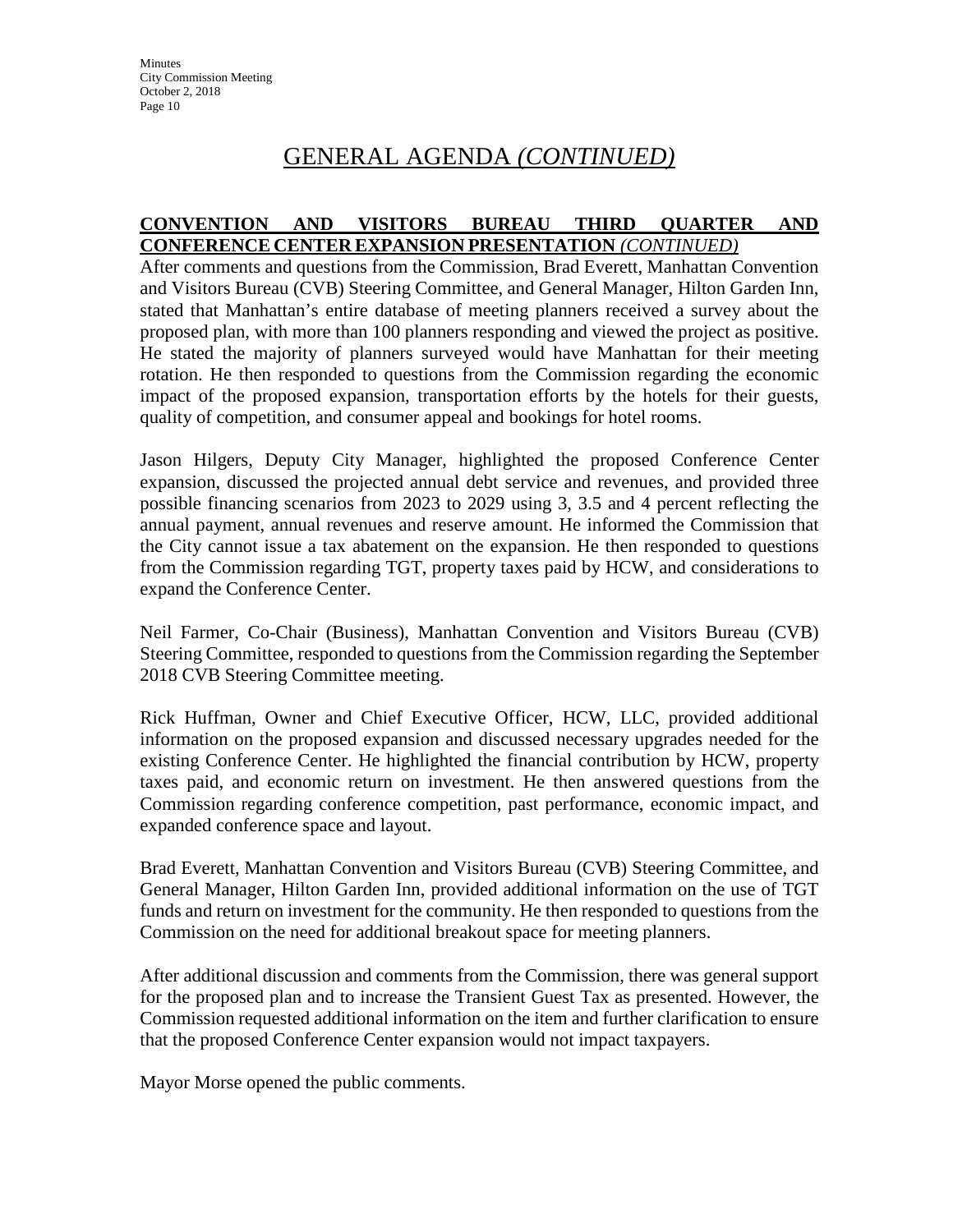# GENERAL AGENDA *(CONTINUED)*

#### **CONVENTION AND VISITORS BUREAU THIRD QUARTER AND CONFERENCE CENTER EXPANSION PRESENTATION** *(CONTINUED)*

Hearing no comments, Mayor Morse closed the public comments.

As this was a discussion item, the Commission took no formal action.

At 9:23 p.m., the Commission took a brief recess.

#### **DISCUSSION - MASSAGE THERAPY LICENSE**

Kiel Mangus, Assistant City Manager, presented an overview of the item. He highlighted reasons to regulate massage therapy businesses, discussed feedback received from a public meeting held on September 19, 2018, and presented potential components of an ordinance and licensing fees for a massage business license and massage therapist license. He provided the definition of massage therapy from the 2018 State Legislative licensing bill, presented exempt establishments from license requirements, discussed permitted locations and inspection process for massage therapy establishments, and presented possible educational requirements for massage therapists. He highlighted questions and decision points needed from the Commission on the item.

Brad Claussen, Assistant Chief of Risk Reduction and Code Service, responded to questions from the Commission regarding the proposed inspection process.

Kiel Mangus, Assistant City Manager, provided additional information on licensure and education requirements. He also discussed considerations for inspections and highlighted what other Kansas cities have done regarding licensing.

Mayor Morse opened the public comments.

Trish Cassinelli, 513 Leavenworth Street, Body Mind & Spirit, informed the Commission that many of the massage therapists know each other and if there was something going on in this town, they would know about it. She stated that further discussion needs to occur on licensing and said she is an advocate for licensure at the state level.

Trina Price, 609 Pine Street, Wamego, Director of the massage program at Bellus Academy, provided information on their program and students. She stated that she believes there are unscrupulous business owners in town and wanted to be separated from those businesses. She voiced concern with releasing client register information that is confidential and wanted to know more about what is being requested. She said that many support regulation if it will not hinder their incomes.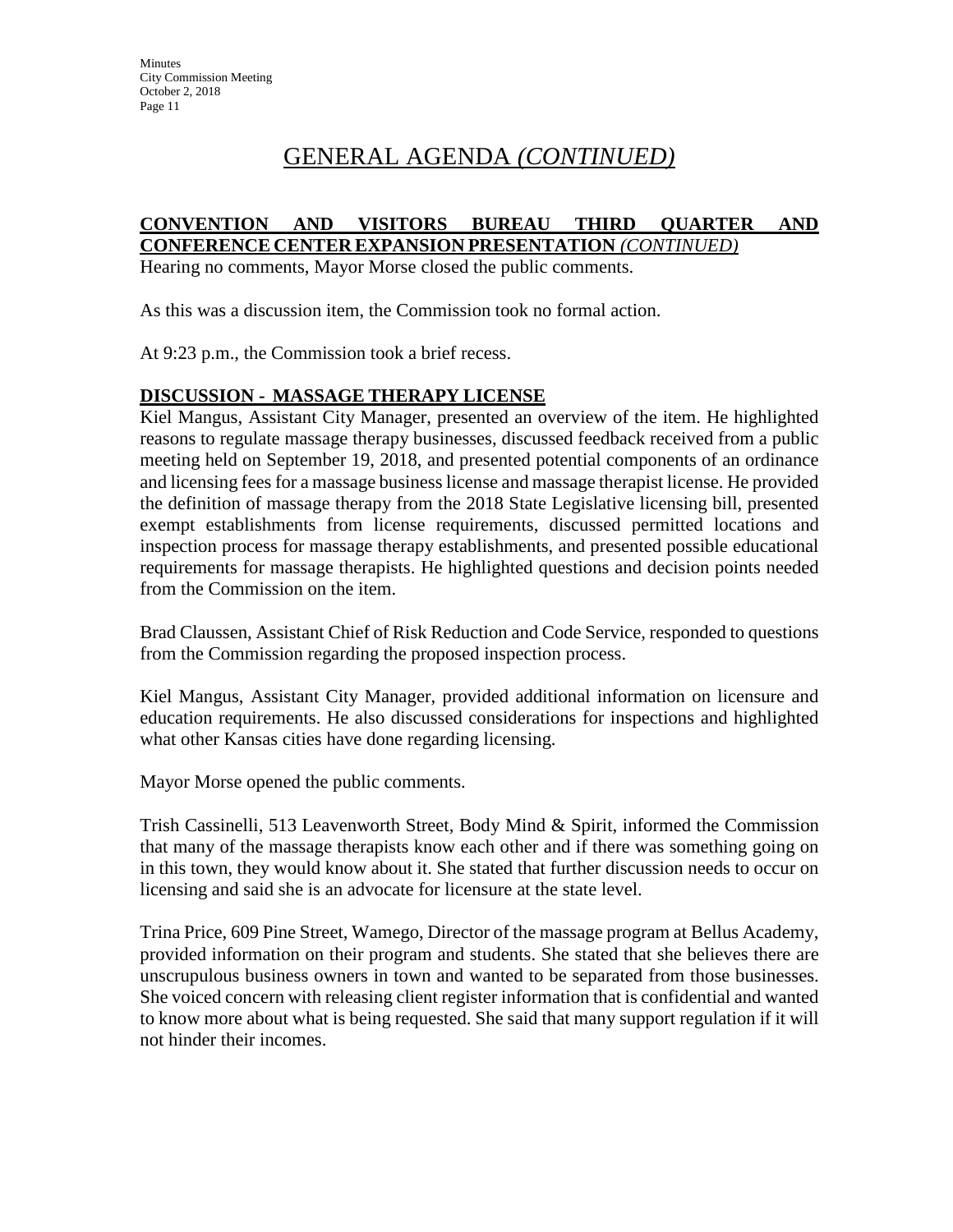# GENERAL AGENDA (*CONTINUED*)

### **DISCUSSION - MASSAGE THERAPY LICENSE** *(CONTINUED)*

Ariel Greeley, 1533 Pipher Lane, massage therapist at Body First, asked that more discussion occur on the item. She informed the Commission that working with student athletes and traveling sports teams is important to her and being able to work in a hotel with the athletes is also important. She asked the Commission to allow more time to talk about the item and the proposed ordinance so that it is done right.

Neil Horton, 3629 Vanesta Drive, representing Urban Studios, LLC, owns and operates Merle Norman in Manhattan with his wife and daughter, provided information on their business and stated they are already regulated by the State Board of Cosmetology. He informed the Commission that he supports what they are trying to do, but said the Commission is stepping outside of the boundaries regarding licensing for an industry that is already heavily regulated by the State. He asked the Commission to take a harder look at those rules and statutes for businesses already regulated by the Board of Cosmetology.

Kiel Mangus, Assistant City Manager, responded to questions from the Commission regarding establishments that may be exempt from the license requirements.

Vickie Postlewait, 305 Fort Riley Boulevard, Hands in Service Massage, provided information on her practice and issues experienced in Manhattan. She voiced concern with unscrupulous businesses and wanted to protect the legitimate businesses, patrons and therapists. She voiced support in what was being considered; however, wanted more discussion and consideration to provide the necessary information to the Riley County Police Department. She then responded to questions from the Commission regarding educational requirements.

Doug Sellers, 3615 Claflin Road, Founder and CEO, Body First, provided information on their business and informed the Commission that their preference would be to license at the state level. He asked the Commission to carefully consider the fees being proposed and patron registers regarding client confidentiality. He stated that a lot of legitimate business occurs in hotels and in residences and this needs to be considered. He stated that they want to be looked at as health professionals and that the rules and regulations created will weed out anyone that should not be here. He also voiced the importance of grandfather clauses to be considered.

Conni Briggs, 1615 Leavenworth Street, co-owner of Body First, provided background information on their operations and shared general practices of their business. She stated that a legitimate business will ask for an intake form and require therapists to use professional draping. She asked what "modest attire" meant and requested that going forward, massage therapy is treated like other health care providers.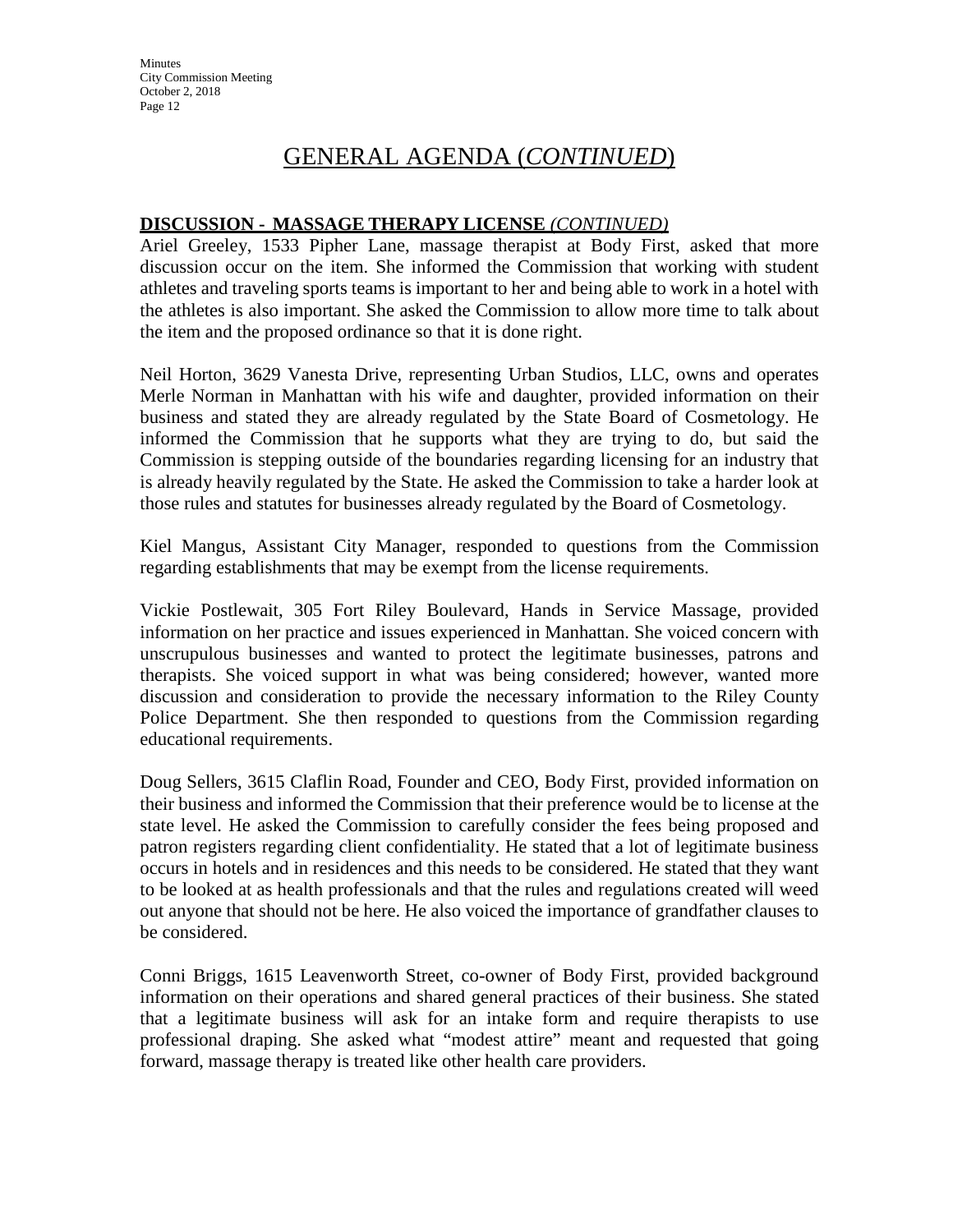**Minutes** City Commission Meeting October 2, 2018 Page 13

# GENERAL AGENDA (*CONTINUED*)

### **DISCUSSION - MASSAGE THERAPY LICENSE** *(CONTINUED)*

Cim Roesener, 410 Edgerton Avenue, informed the Commission that he operates a homebased business as a massage therapist and has for about 16 years. He stated that he is also involved in caring for an aging parent and said the proposed license fee would knock him out of business. He asked that the Commission carefully consider all sections of the ordinance if it goes forward regarding education and asked about the number of educational hours being represented. He then responded to questions from the Commission regarding client records, screening of clients and scheduling clients.

Tracy Seehafer, 101 N. 1<sup>st</sup> Street, Westmoreland, massage therapist at Body First, informed the Commission that she has been a practitioner for 4.5 years. She stated that if massage is going to be regulated, the schooling necessary to maintain a high professional standard for the care and well-being of clients should also be regulated. She encouraged the Commission to think long-term for all the professionals in attendance and to very carefully consider the wording.

Hearing no other comments, Mayor Morse closed the public comments.

Kurt Moldrup, Interim Assistant Director, Riley County Police Department (RCPD), stated that everyone in the room appeared to be on the same sheet of music. He said it was important to note these individuals knew who the unscrupulous people are and that there is a problem that needs to be looked into. He stated that licensing the massage businesses would separate the legal practices from the illegal ones. He said that a business not following the licensing rules gives RCPD officers an easier way to get into their facilities and stop possible illegal activity. He informed the Commission that if RCPD gets a tip, they could better enforce if there is an ordinance. He responded to questions from the Commission.

Kiel Mangus, Assistant City Manager, responded to questions from the Commission and stated the benefits of having an ordinance to assist RCPD.

Katie Jackson, City Attorney, provided clarification on the item and responded to questions regarding enforcement and licensing considerations.

Commissioner McKee stated that he wanted to be careful when crafting the ordinance since many occupations have been licensed in a manner that doesn't necessarily increase safety. He said he wanted to make sure this ordinance would actually promote safety for massage therapists as well as for the patrons.

Commissioner Reddi provided background information on the item and discussions with Barry Wilkerson, Riley County Attorney, regarding investigating and preventing incidences of human trafficking. She discussed the original purpose of the ordinance and the need to